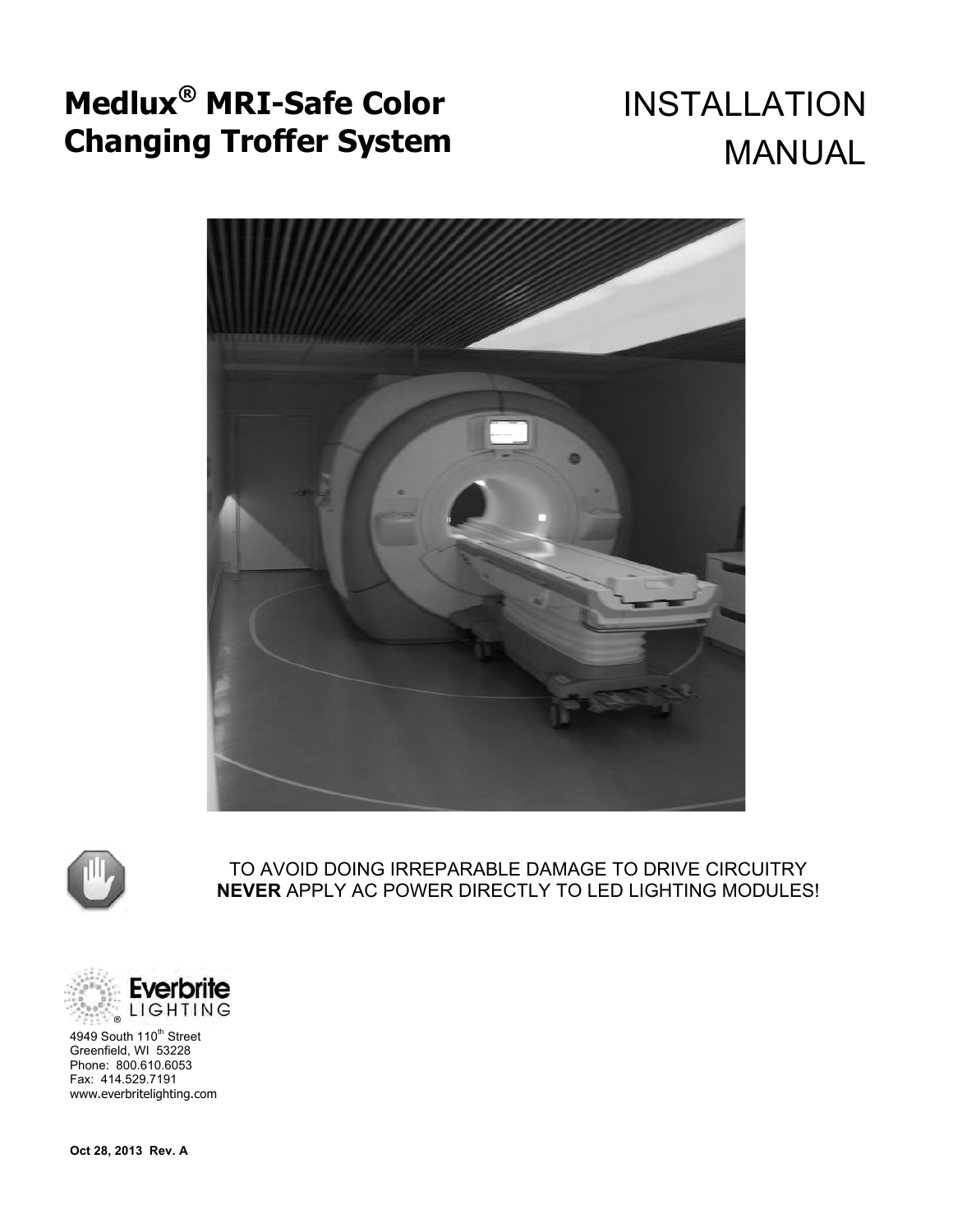### **TABLE OF CONTENTS**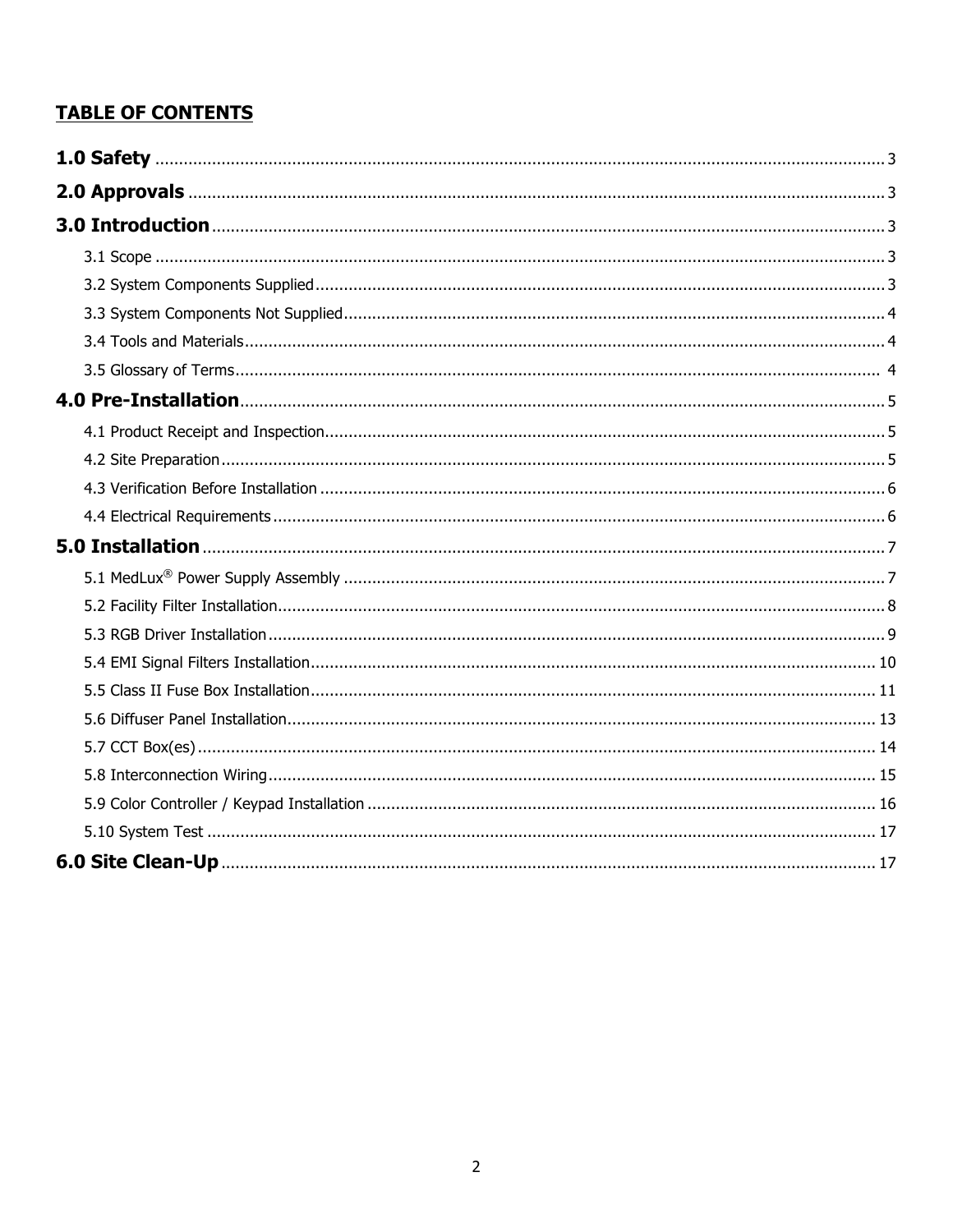#### **1.0 SAFETY**

For the safe handling, installation and operation of the MedLux™ Color Changing Troffer (to be referred to as CCT throughout this manual) systems, a thorough review and understanding of the material written in this manual must be completed before starting the installation process. Failure to properly install the MedLux™ systems per these instructions will void your warranty. There are no serviceable components in the MedLux™ systems. Attempting to repair or alter the MedLux™ CCT systems in any way will also void your warranty. Always install MedLux™ systems according to all local, state, and national codes.

**NOTE:** Additional supports and/or hangers for the drop ceiling grids and MedLux™ CCT fixture(s) are recommended and necessary in earthquake zoned areas or when required by local/state safety codes.

#### **Other Important Safety Requirements and Precautions:**

- All MEDLUX™ CCT System components are designed for indoor use and installation ONLY.
- $\checkmark$  Make sure that all required safety equipment is present and all workers are familiar with the local safety codes.
- Observe proper precautions when working in an MRI suite**. Always assume the magnet is active!**
- Installation requires a separate 120-VAC branch circuit (rated at 20 Amps) for the power supply assembly(ies).
- $\checkmark$  NEVER replace any fuse with anything other than the indicated type and rating! Failure to do so may violate the Class 2 circuit requirements.
- $\checkmark$  Class 2 wiring (power cables between the fuse box and CCT fixture(s) is not intended for use in air handling spaces.

### NGER

**DANGER:** POWER TO MEDLUX™ SYSTEM MUST BE DISCONNECTED BEFORE ATTEMPTING TO WIRE OR SERVICE THIS PRODUCT AT ANY TIME.

#### **2.0 APPROVALS**

- 1. **UL/cUL:** The MedLux™ CCT systems are constructed as Indoor Section Sign Systems per UL 48, ELECTRIC SIGN STANDARD (both US and Canadian Requirements).
- 2. **CE:** The MedLux™ CCT systems are compliant with all applicable European directives. Approval is pending.
- 3. **LOCAL AUTHORITY:** The subcontractor/installer should secure permits with the appropriate authorities.

#### **3.0 INTRODUCTION**

#### **3.1 SCOPE**

This manual provides the instructions for the installation of a MedLux™ Color Changing Troffer (CCT) system. All MedLux<sup>™</sup> System components are designed for Indoor use ONLY. For assistance during the installation process or operation there after, please call **1-800-610-6053** between 8:00 am and 5:00 pm CST.

#### **3.2 SYSTEM COMPONENTS**

The following components are included in the MedLux™ CCT system purchased:

- MedLux<sup>™</sup> Power Supply Assembly (ies)
- MedLux<sup>™</sup> Class 2 Fuse Assembly Box
- MedLux<sup>™</sup> Color Changing Troffer(s) (as required)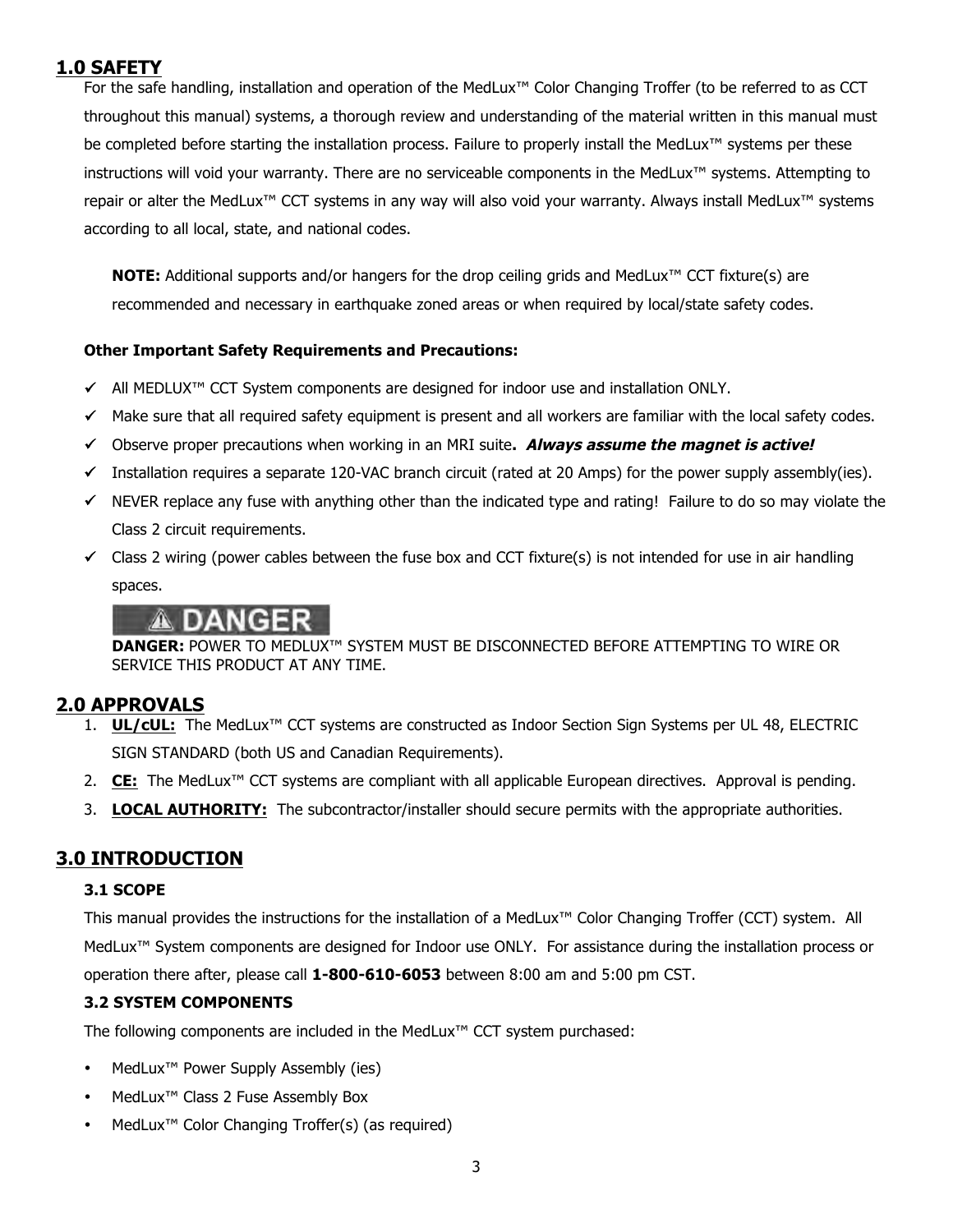- MedLux<sup>™</sup> RGB Driver Assembly
- MedLux<sup>™</sup> Cove Light Controller / Keypad
- Class 2 Power source for Controller / Keypad
- Power Feed Cable(s)
- Installation Instructions

#### **3.3 SYSTEM COMPONENTS NOT SUPPLIED**

The following components are not supplied by Everbrite, LLC and must be made available by the customer to complete the installation process:

- EMI Facility and Signal Filter(s) (Note: Though not normally supplied these are available as options)
- Class 1 Conduit for incoming mains power wiring
- Class 1 Conduit and fittings for the wiring between the MedLux™ Power Supply Box(es) and the EMI Facility Filter
- Ceiling grid components
- Additional grid drop ceiling supports, hangers, or other hardware as required by National & Local Building Codes

### **A WARNING**

#### **ALL COMPONENTS SUPPLIED BY THE INSTALLER FOR USE INSIDE OF AN MRI ROOM FACILITY MUST BE NON-FERROUS OR DAMAGE TO THE SYSTEM CAN OCCUR.**

#### **3.4 TOOLS AND MATERIALS**

### **ACAUTION**

#### **All tools must be approved for use in a MRI suite before entering (Always assume the magnet is active!). Certain tool materials can damage the MRI equipment.**

The following items are recommended for the installation of this product.

- Tape Measure and Ladder(s)
- Wire Strippers
- Channel Locks or Adjustable Wrench for EMI Filter Nut
- Screwdrivers appropriate for hardware
- $\frac{1}{4}$ " x 1" sheet metal or lag screws for mounting Power Supply Assembly Qty (4)
- $\frac{1}{4}$ " x 1" sheet metal or lag screws for mounting EMI Driver / Facility Filter Qty (2 if required)
- Drill with hole forming bit or saw appropriate for thru-wall EMI Facility Filter Installation
- Additional grid ceiling support wires as needed (must be non-ferrous)

#### **3.5 GLOSSARY OF TERMS**

MedLux<sup>™</sup> Color Changing Troffer A lighting fixture featuring color LEDs, designed to be mounted in a standard drop ceiling grid. Standard sizes include 2x2, 2x4, and 4x4. MedLux<sup>®</sup> Power Supply Assembly Box(es) A box housing an electrical device designed to convert 120 Volt AC to 24 Volt regulated DC; also referred to as the Power Supply. See Figure 1. Some installations may require more than one

power supply assembly.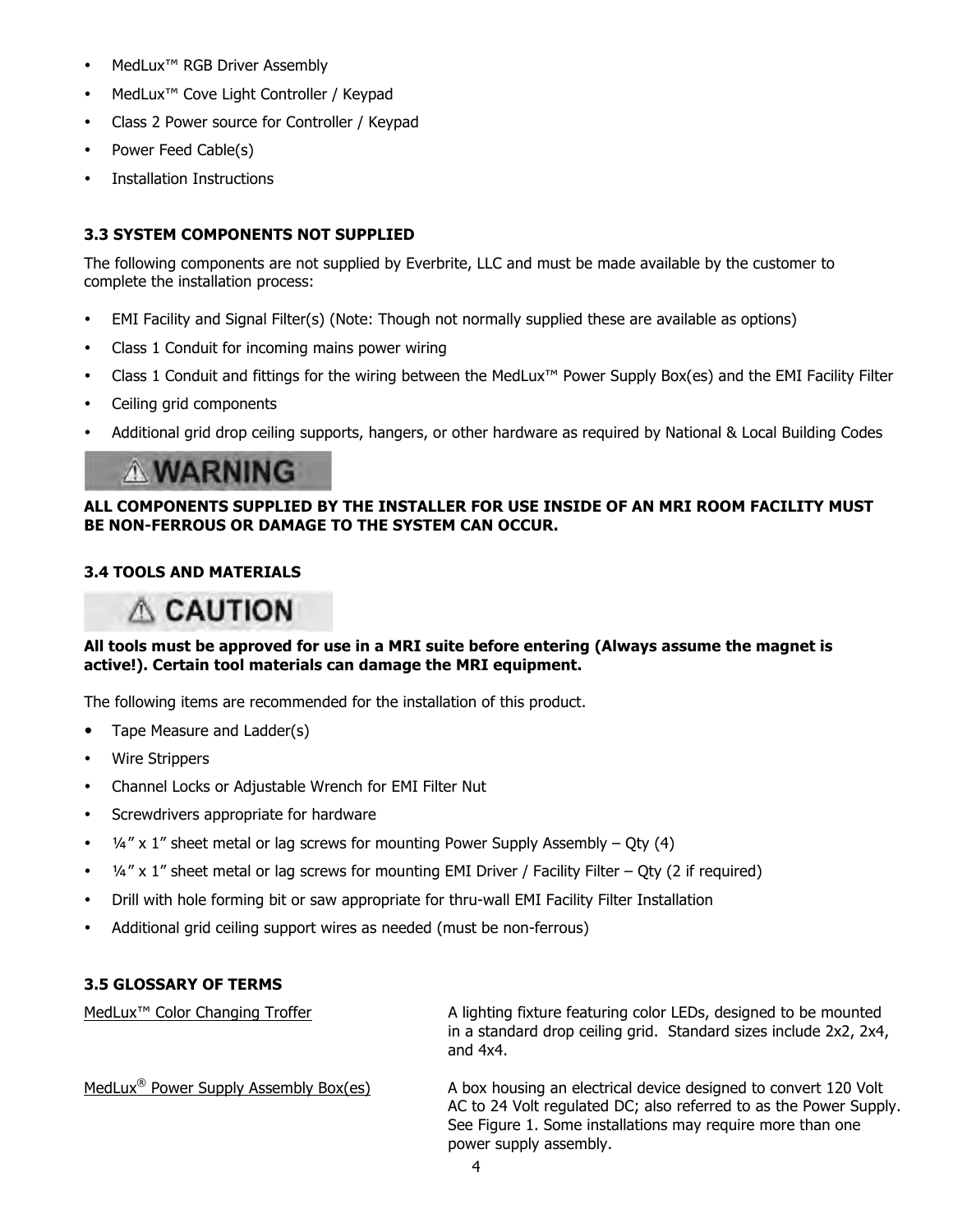| MedLux <sup>®</sup> Dimmer / Controller / Keypad  | This is a flat panel module that mounts onto a standard single or<br>double gang switch box. All connections are Class 2 circuits.<br>Please refer to the "Medlux® Dimmer" or "CCT/Cove Light<br>Controller" Operating Instructions Manual for detailed operating<br>information. |
|---------------------------------------------------|-----------------------------------------------------------------------------------------------------------------------------------------------------------------------------------------------------------------------------------------------------------------------------------|
| <b>Driver Assembly</b>                            | Electrical control gear with an integral class 2 power source<br>providing proprietary drive signals needed for MRI safe operation.                                                                                                                                               |
| MedLux <sup>®</sup> GPI Class 2 Fuse Assembly Box | A wiring distribution assembly designed to provide Class 2 power<br>limitation for the circuits feeding the LED Cove Lighting modules.<br>See Figure 6.                                                                                                                           |
| Power Feed Cable                                  | Connecting cable between the fuse box and LED Cove Lighting<br>Modules. There could be one or more power feed cables<br>depending on the system configuration.                                                                                                                    |
| <b>Facility Filter</b>                            | A filter assembly designed to prevent EMI (Electromagnetic<br>Interference) from getting inside the MRI room, and to provide<br>the main 24V power feed for the MRI Safe LED Lighting system.<br>(Customer Supplied) See Figure 3.                                                |
| Signal Filter                                     | A filter assembly designed to prevent EMI (Electromagnetic<br>Interference) from getting inside the MRI room, and to provide<br>the unique dimming signals for the MRI Safe LED Lighting<br>system generated by the Driver Assembly. (Customer Supplied)                          |

#### **4.0 PRE-INSTALLATION**

#### **4.1 PRODUCT DELIVERY AND INSPECTION**

Upon delivery, **immediately** uncrate the MedLux™ CCT system components. Inspect the product to ensure that nothing is damaged and that all components have been received. **Immediately** notify the Freight Company of any damaged components. Damaged product must not leave the loading dock until the shipper can verify claim. You will be held responsible for any damage not reported within fifteen (15) days of receipt of shipment.

#### **4.2 SITE PREPARATION**

Before beginning site work, notify the business or construction manager of the following:

- Scope of Work include length of installation, any disruptions to electrical service, and what hours you will be working
- Any safety requirements or conditions specific to the installation site.
- Mounting location of the MedLux™ Power Supply Box(es), EMI Drive / Facility Filter (both generally found in an equipment room), the MedLux™ Class 2 Fuse Box (always located inside the shield room) and the MedLux™ Cove Light Controller / Keypad (mounted in the control room). See the approved site documentation for approximate location(s).

Also ensure that:

• The installation surfaces for the Power Supply and Fuse or Distribution Boxes are flat, clean and free of any debris or obstacles.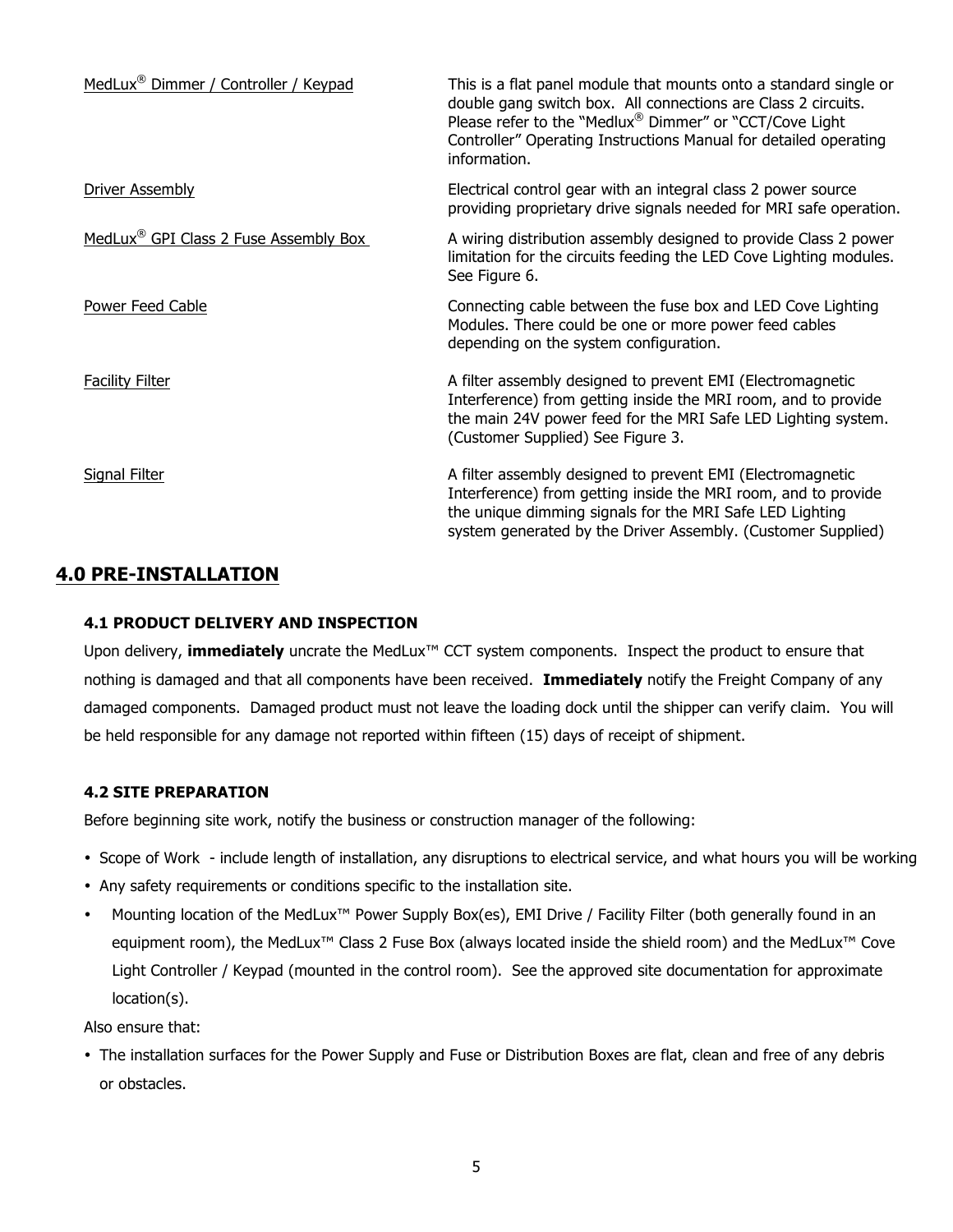• The double gang box to be used for the Controller module has adequate clearance on all sides for the wide overhang of the Keypad. Note that it will not be possible to mount any other switch or receptacle directly adjacent to the Keypad due to the overhang.

#### **4.3 VERIFICATION BEFORE INSTALLATION**

- 1. Each MedLux™ Power Supply Box is intended to power only the MedLux™ System Component(s) as indicated in these instructions.
- 2. A minimum clearance of 8" above the inside lip of the drop ceiling grid framework is required for installation above each MedLux<sup>™</sup> CCT Light Box. The product itself will rise 7" above the inside lip of the drop grid ceiling framework.
- 3. The ceiling grid must be capable of supporting the combined weight of the diffuser panel and CCT fixture. The installer is responsible for verifying the load capability of the support grid.

#### **4.4 ELECTRICAL REQUIREMENT**

Using the site documentation, locate the power supply assembly location(s). Both the main CCT Power Supply and the Controller Power Source (P/N: RLD-133) Mains Circuits must be wired in accordance with all local and state UL codes. Although the CCT Power Supply is considered low voltage, the total power capacity exceeds the limits for a Class 2 system. Consequently, it is necessary to provide Class 1 wiring between this unit and the Facility Filter unit. Please refer to the wiring detail found in the appendix to this document.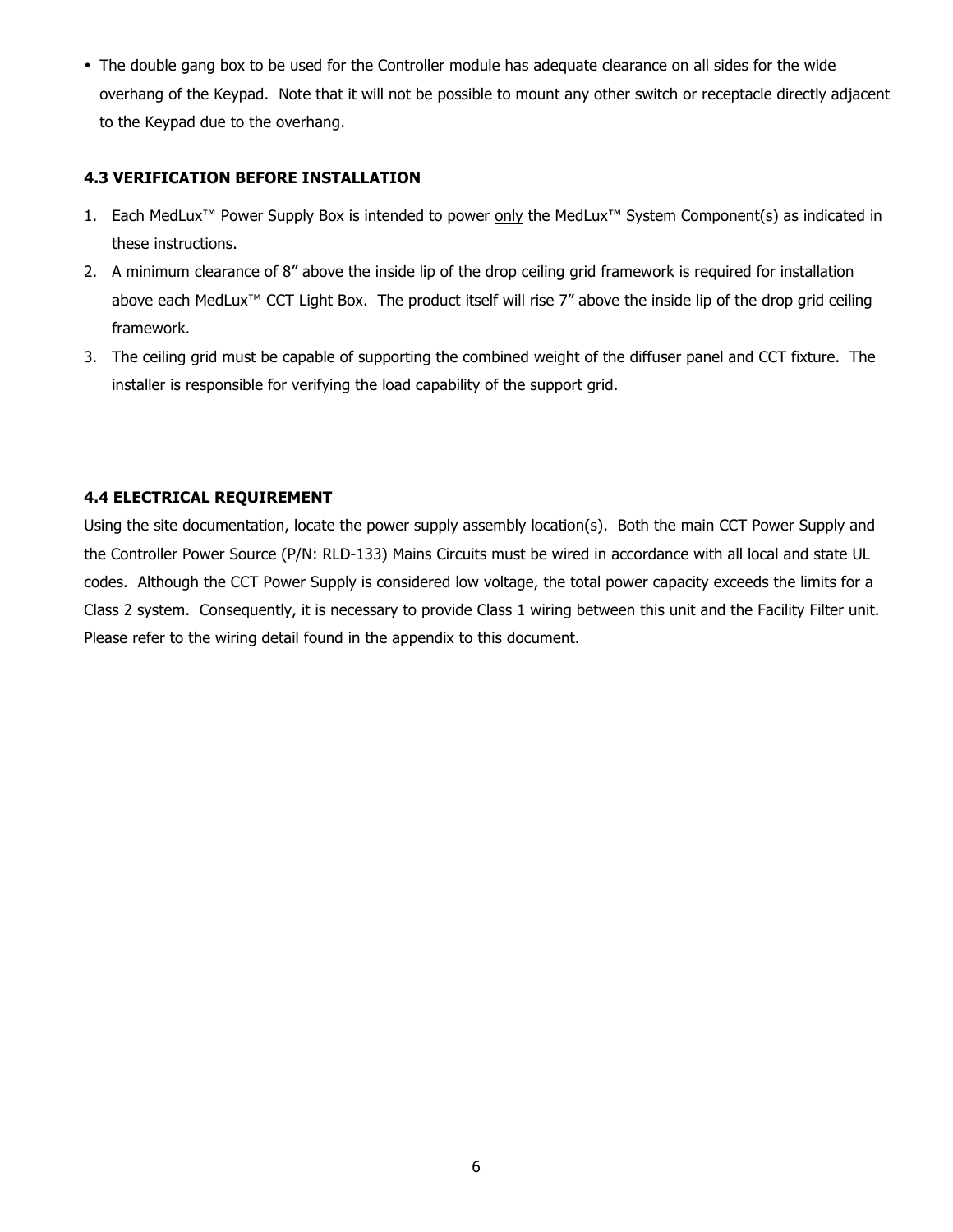#### **5.0 INSTALLATION**

#### **5.1 FACILITY FILTER**







The Facility Filter functionally eliminates electromagnetic interference from entering the scan room. Mount the Filter assembly according to approved system layout documentation and instructions below. The power wiring coming from the MedLux® Power Supply is considered Class 1 wiring even though it is low voltage DC. The interconnecting Class 1 wiring (conduit) is customer supplied and must meet local electrical code specifications. Refer to installation wiring diagram for ampacity requirements.

- 1. Cut an appropriate access hole for the filter nipple at designated location.
- 2. Install additional filters in a similar fashion if more than one power supply is specified. Be sure to allow adequate side-by-side spacing when mounting multiple units.
- 3. Guide the threaded pipe at the rear of the filter module through the hole in the access panel leading into the MRI room from the equipment control room and temporarily fasten with the locknut provided. Later, it will be fully secured with the lock nut from inside the Fuse box module. Be sure to install an EMI sealing gasket, also supplied with the filter, between the access panel and fuse box as shown.



**Figure 3:** Penetration/Access Panel fitting from EMI Filter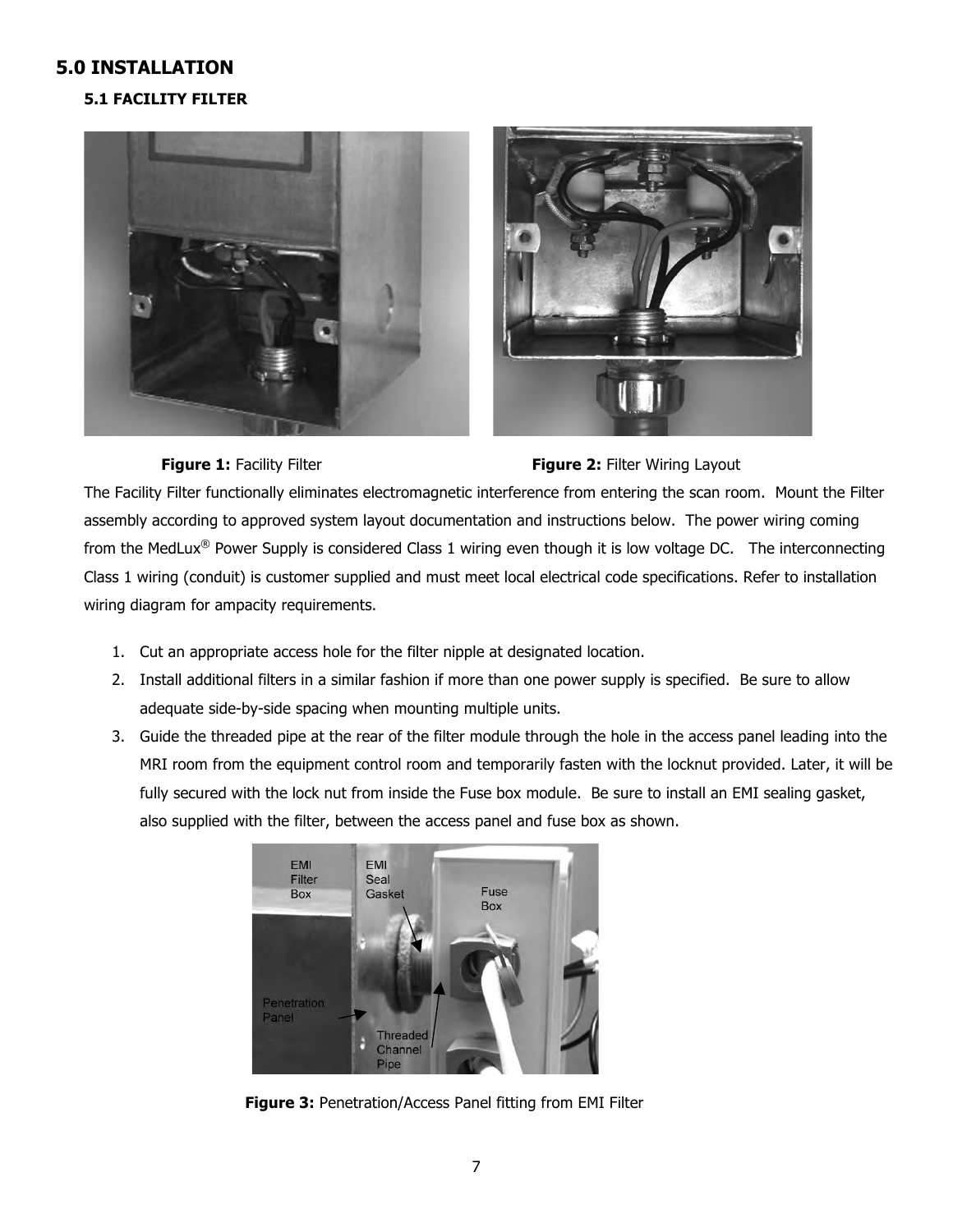#### **5.2 POWER SUPPLY ASSEMBLY**



**Figure 4:** Power Supply Module **Figure 5:** Grounding Post Locations

The power supply converts incoming electrical power down to 24 volts DC. Mount the Power Supply box(es) according to the approved system layout documentation. The power supply assembly is intended for **INDOOR USE ONLY.** All power supply mounting hardware is to be supplied by the customer or subcontractor. Mounting orientation must have mains connection coming into the box from the bottom.

#### **VERIFY THAT POWER IS OFF FROM THE FACILITIES MAIN ELECTRICAL POWER SOURCE TO ELIMINATE POSSIBLE ELECTRIC STOCK AND INJURY DURING INSTALLATION.**

To install, proceed as follows:

- **NOTE:** All Class 1 wiring should be done by a certified electrician.
- 1. Determine and mark location(s) for mounting the power supply per approved system layout documentation.
- **NOTE:** One or more power supply modules may need to be mounted depending on the system configuration. (See Cove Lighting System Diagram in Appendix A)
- 2. Mount the Power Supply module using four  $\frac{1}{4}$  x 1" sheet metal or lag screws as required.
- 3. Route the output wiring (#10AWG) to the Facility Filter using Class 1 methods.
- 4. The red +24V feed wire is connected to either line terminal at the filter input. See Figure 2. It is important to identify this circuit on the output side of the filter to maintain proper continuity.
- 5. Connect the 0V (COM) power feed wire (BLK) to the remaining line terminal at the filter input.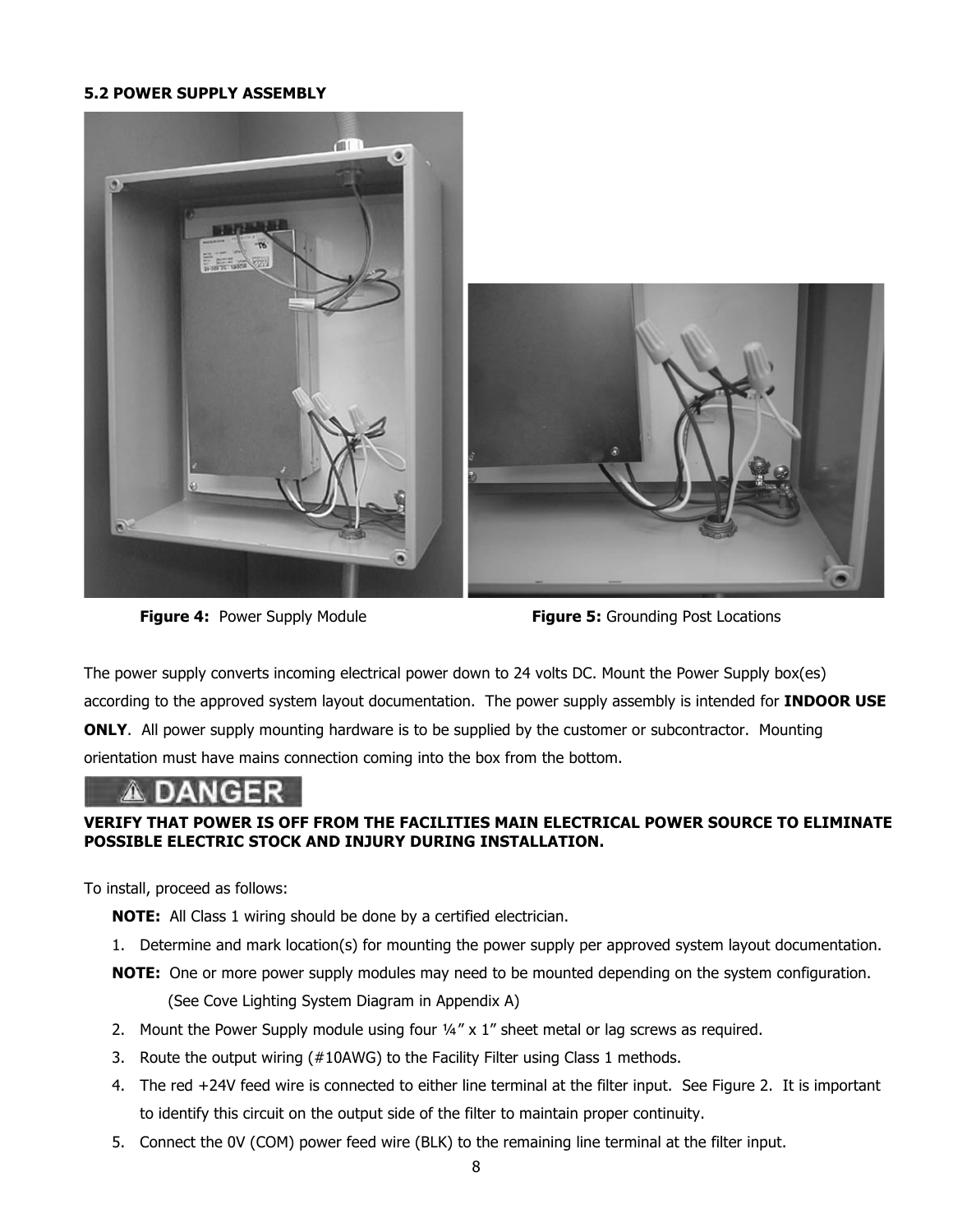#### **5.3 RGB DRIVER ASSEMBLY Note: This assembly is not required for "white only" cove systems**



**Figure 6: RGB Driver / Power Supply** 

The RGB Driver Assembly is housed in a standard 10" x 12" utility box, mounted with four 1/2" lag or machine bolts. Refer to Figure 6.

To install, proceed as follows:

- 1. Choose a mounting location as close as possible to the shield room penetration panel.
- 2. Run mains field wiring through knockout hole at bottom of enclosure and attach primary connections.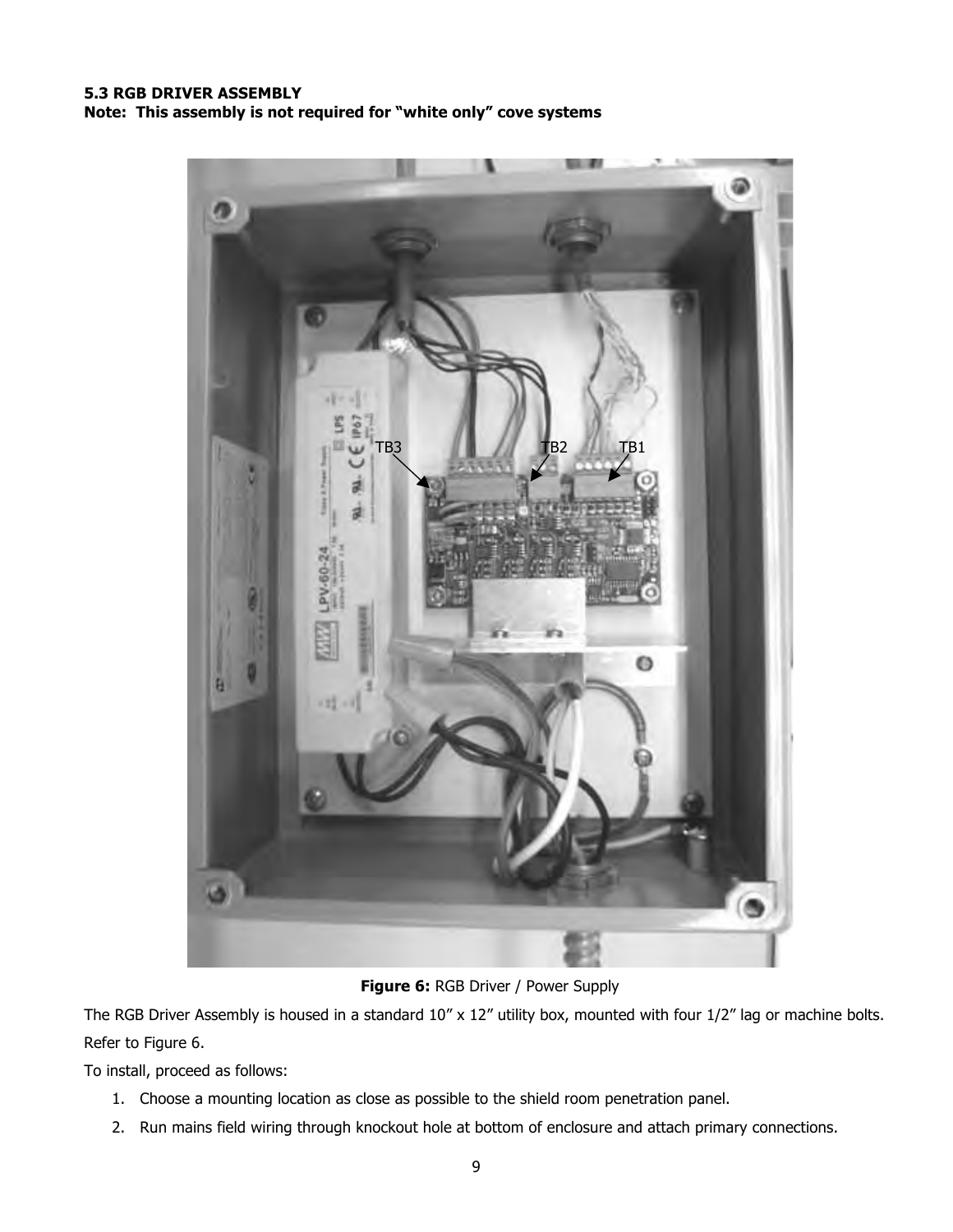- 3. Install a suitable fitting in the upper left knockout. Run a length of PLTC cable (three pair for RGB; one pair for white) from the driver board to the signal filter(s). See Section 5.4 for installation of signal filter. Wire as follows:
	- A. For RGB systems: (See Cove Lighting System Diagram in Appendix A)
		- 1. Tie all black leads together, along with the shield drain wire and a short piece of jumper wire. Attach the jumper to TB3, POS 5 (GND).
		- **NOTE:** The existing black wire at TB3, POS 5 must remain attached.
		- 2. Attach red wire #1 to TB3, POS 1 (RED).
		- 3. Attach red wire #2 to TB3, POS 2 (GRN).
		- 4. Attach red wire #3 to TB3, POS 3 (BLU).

B. If a driver assembly is supplied for use with white or monochrome systems: (See Cove Lighting System Diagram in Appendix A, using just one channel)

- 1. Attach the black wire and the shield drain wire to TB3, POS 5 (GND).
- 2. Attach the red wire to TB3, POS 4 (WHT).

C. For white or monochrome systems driven by a MedLux<sup>®</sup> dimmer, see wiring diagram "...White LED Cove Light with Dimmer…" in Appendix A.

D. For white or monochrome systems driven by a third party lighting control, see wiring diagram "…XLIM -16 Control Interface Module…" in appendix A.

- 4. Route standard Cat5e cable between Keypad/Controller and the Driver Assembly. Use the top-right knockout with a suitable fitting.
	- A. Tie the brown and white/brown striped wires together and attach to TB1, POS 5 (+15V).
	- B. Tie all remaining striped wires together and attach them to TB1, POS 2 (COM).
	- C. Attach the solid orange wire to TB1, POS 3.
	- D. Attach the solid green wire to TB1, POS 4.
	- E. For RGB Systems, attach the solid blue wire to TB1, POS 6. For White Systems, attach this wire to TB1, POS 1 instead.

#### **5.4 EMI SIGNAL FILTERS**

- 1. The Signal Filter (s) transmit the white or RGB Control Signals into the shield room after removing any external RF Interference above 14KHz. The Filter(s) is attached to the penetration panel in similar fashion to the facility filter. For RGB Systems, be sure to group all three filters closely together. If possible, tie the filter input chambers together with close nipples to make through wiring easier.
- 2. Run the paired PLTC cable from the Driver Assembly (if supplied) to the first filter and attach the red wire (for White Systems) or the red #3 wire (for RGB Systems) to the Signal Terminal. Finally, attach the black or black #3 wire to the ground lug. If direct connection to a dimmer is required, wire as shown on the wiring diagram found in Appendix A.
- 3. For RGB Systems, feed the two remaining pairs of PLTC cable to the second and third filters using the #2 pair for the second and #1 pair for the third respectively. Then attach the red wires to the signal terminal and the black wires to the ground lug.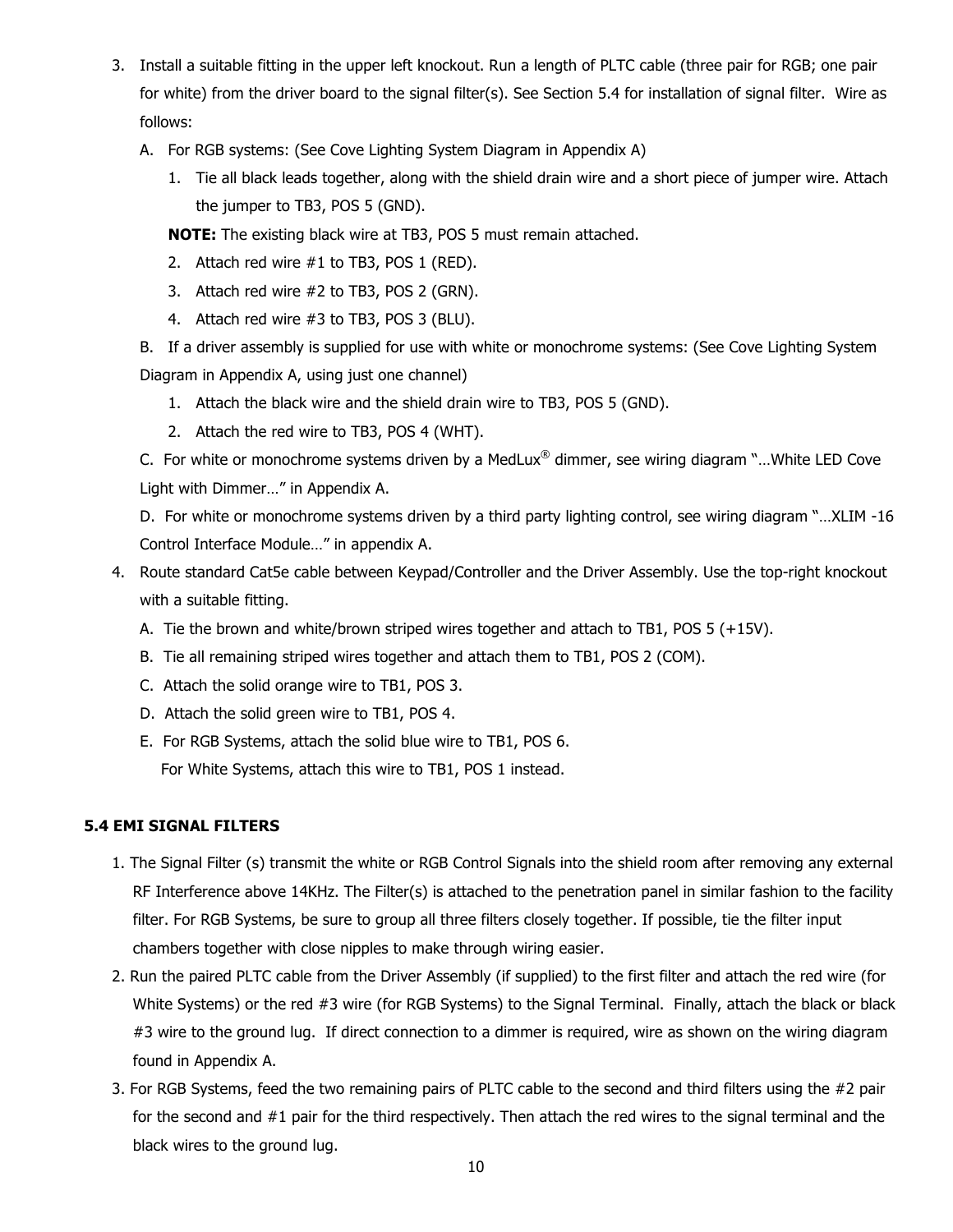#### **5.5 CLASS 2 DISTRIBUTION PANEL / Class 2 FUSE BOX**



Figure 7: Distribution Panel / Fuse Box (Shown with one typical Class 2 circuit installed)

The Distribution Panel / Fuse Box routes electrical power to the LED Cove Lighting module(s) configured into the overall system. It provides circuit protection in the event of an overload and convenient power distribution to the Lighting Components. To install, proceed as follows:

1. Before mounting the Fuse box, and based on the system wiring plan, remove the knockouts that provide easiest access to the terminal blocks that are adjacent to installed fuses.



**Figure 8:** Non-ferrous Cable Strain Relief Fitting Figure 9: Mounting Sequence, Inside Rear of Fuse Box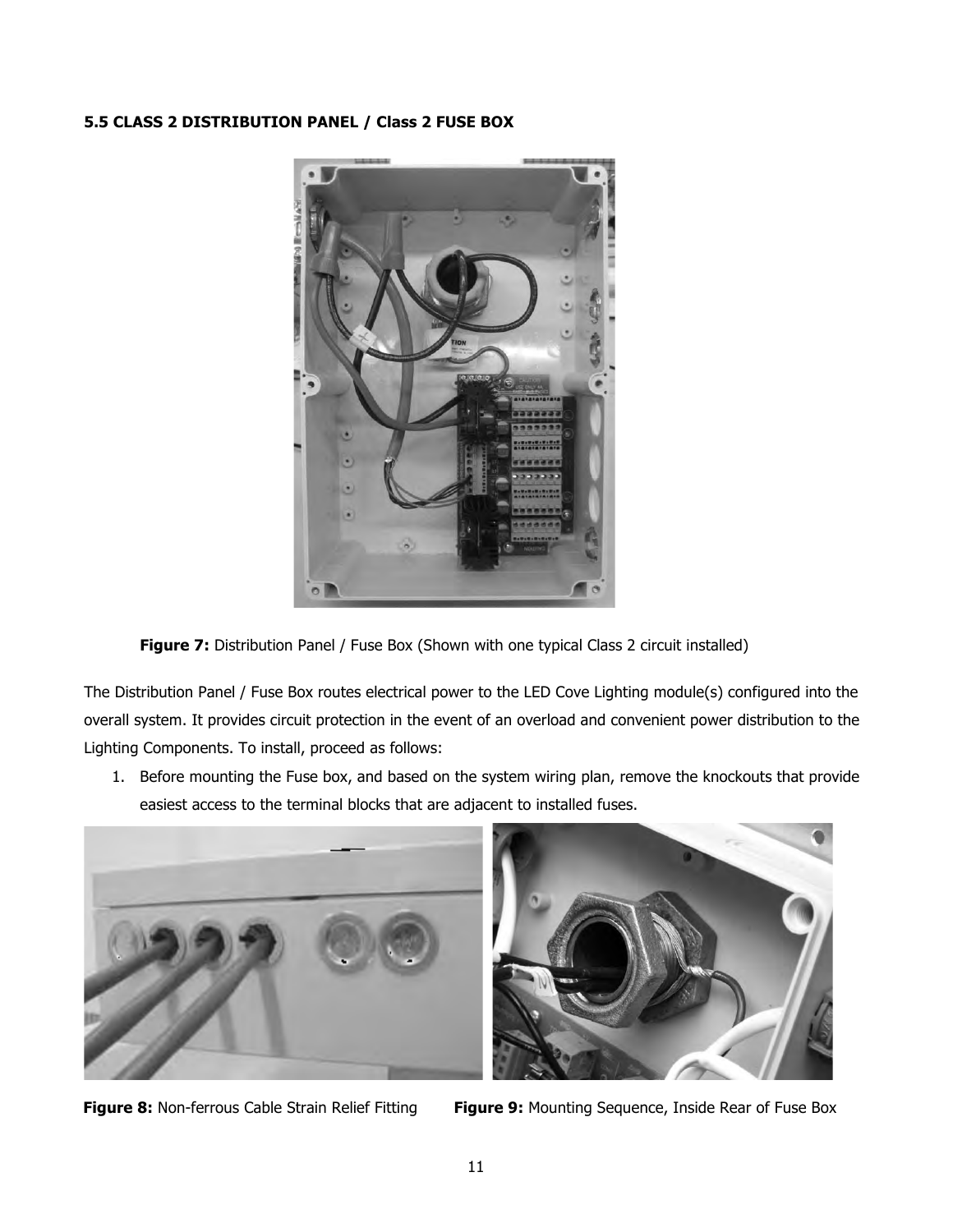- 2. Install Cable fittings into knock out holes where required. See Figure 8. **NOTE:** Install plugs in all unused knockout holes. See Figure 8.
- 3. Mount Fuse Box to the Facility Filter feed through pipe inside the MRI shield room. The sequence of items used to secure the Fuse Box to the filter, is as follows:
- 4. Install the EMI Gasket as seen in Figure 3.
- 5. Slide Fuse Box over threaded pipe fitting and press against EMI gasket.
- 6. Screw on and tighten the first lock nut to pipe fitting from inside the Fuse Box.
- 7. Slide the ground loop over the pipe. This is part of the green wire attached to the fuse board. See Figure 8. **NOTE:** If the fuse box is remotely located, route ground wire to external tie point (See Cove Lighting System Diagrams in Appendix A).
- 8. Screw on the second lock nut and tighten against the ground loop.
- 9. Connect the wires coming into the Fuse Box from the Facility Filter. Some systems may require more than one power circuit in which case two fuse boards may be supplied. In such cases, the fuse board on the right is referred to as "Side A" while the one on the left is "Side B".
- 10. Assuming there is only one power supply and one fuse board; attach the red #10AWG power wire from the fuse board to the filter output lead previously identified as the positive circuit. Attach the black #10AWG wire from the fuse board to the negative filter output wire.
- 11. For systems with two fuse boards, the wires from a second facility filter must be routed to the fuse box externally.
	- **NOTE:** To install wire into the terminal block, take a small flat head screw driver and push down on the tab adjacent to the connection point. See Figure 10. Insert the end of each wire into proper terminal hole until it bottoms out and release the tab. Ensure that all loose wire strands are captured by the terminal block. Give the wire a slight 'tug' to be certain it is seated properly.
- 12. Using a section of the paired PLTC Cable, route the control leads from the signal filter(s) to the fuse box. See Figure 7.
- 13. For White or Monochrome Systems, the red wire connects to "TB0", POS "WHT"; The black wire to POS "COM". For RGB Systems, red #1 connects to "TB0", POS "Red"; #2 to POS "GRN" and #3 to POS "BLU". All three black wires should be spliced to a short jumper wire that is attached to "TB0", POS "GND".
- 14. If multiple power supplies and/or fuse boards are supplied, wire the other set of power leads to the second set of filter leads. Only one set of control wires need be attached, so either TB0 block can be used. When more than one power supply or fuse board is required, a specific wiring diagram will be included in Appendix A of this document.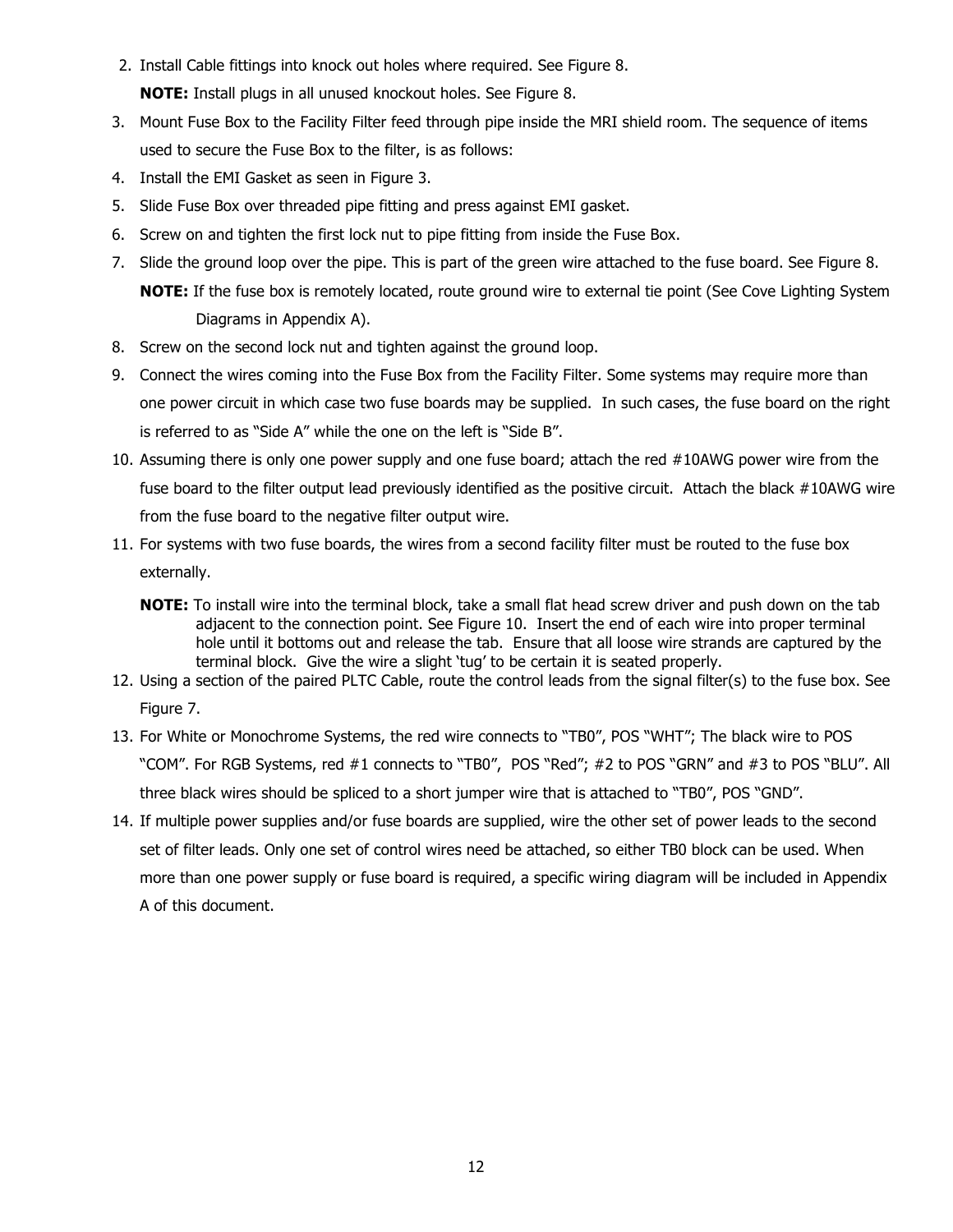

**Figure 10:** Installing Cable Wires

#### **5.6 Diffuser Panel Installation**

The white diffuser panel(s) is supplied detached from the troffers and must be installed by the customer. See cover of this manual and Figure 11 below for an example of a typical panel installed. The Troffer(s) is designed to rest atop the diffuser panel(s). In some cases, grid elements must be removed to accommodate the panel being installed. If this is necessary, do so at this time. Note that the diffuser panel is intended to be placed directly onto the grid structure with the CCT box placed onto the panel.

## **A CAUTION**

Contact with any of the internal components of the CCT Light Box can damage or drastically reduce the light output of the product if touched or bumped**.** Plastic clips may be used to attach some of the LED strips. Be careful not to dislodge any of these clips during installation.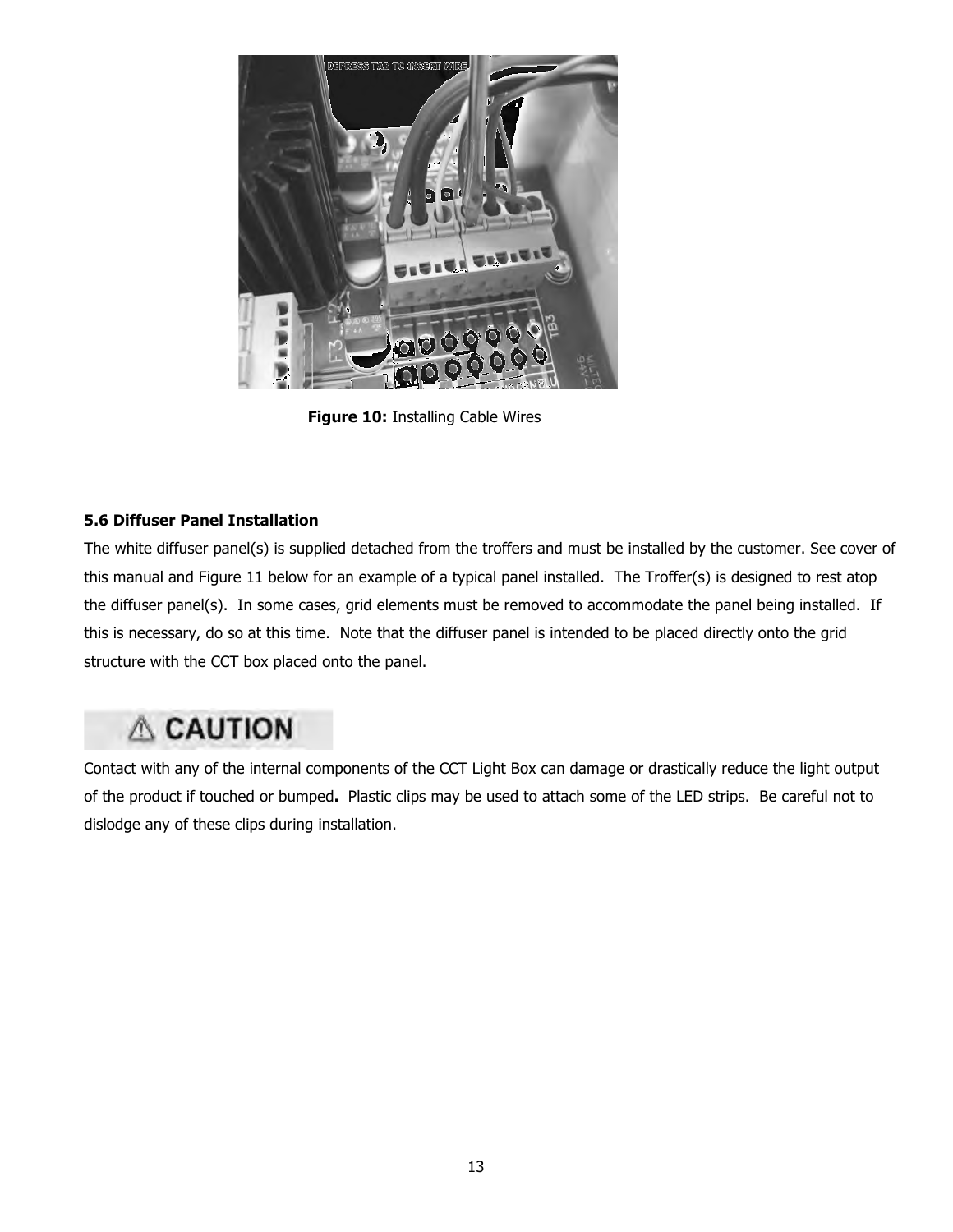#### **5.7 CCT Light Box(es)**



**Figure 11:** CCT Light Box

The CCT Light Box illuminates the nearby area with a pleasant uniform glow. Systems can be configured individually or in a number of combinations and sizes. To install a CCT Light Box, proceed as follows:

**Note:** Power cables are normally supplied pre-connected. Unless local codes dictates otherwise, these cables are plenum rated and can be routed in any convenient way back to the Fuse box assembly.

### **A CAUTION**

It may be necessary to install extra support hangers, depending on the added weight of the CCT Light Boxes. Verify with local or state code regulations.



**Figure 12:** CCT Light box & Grid Supports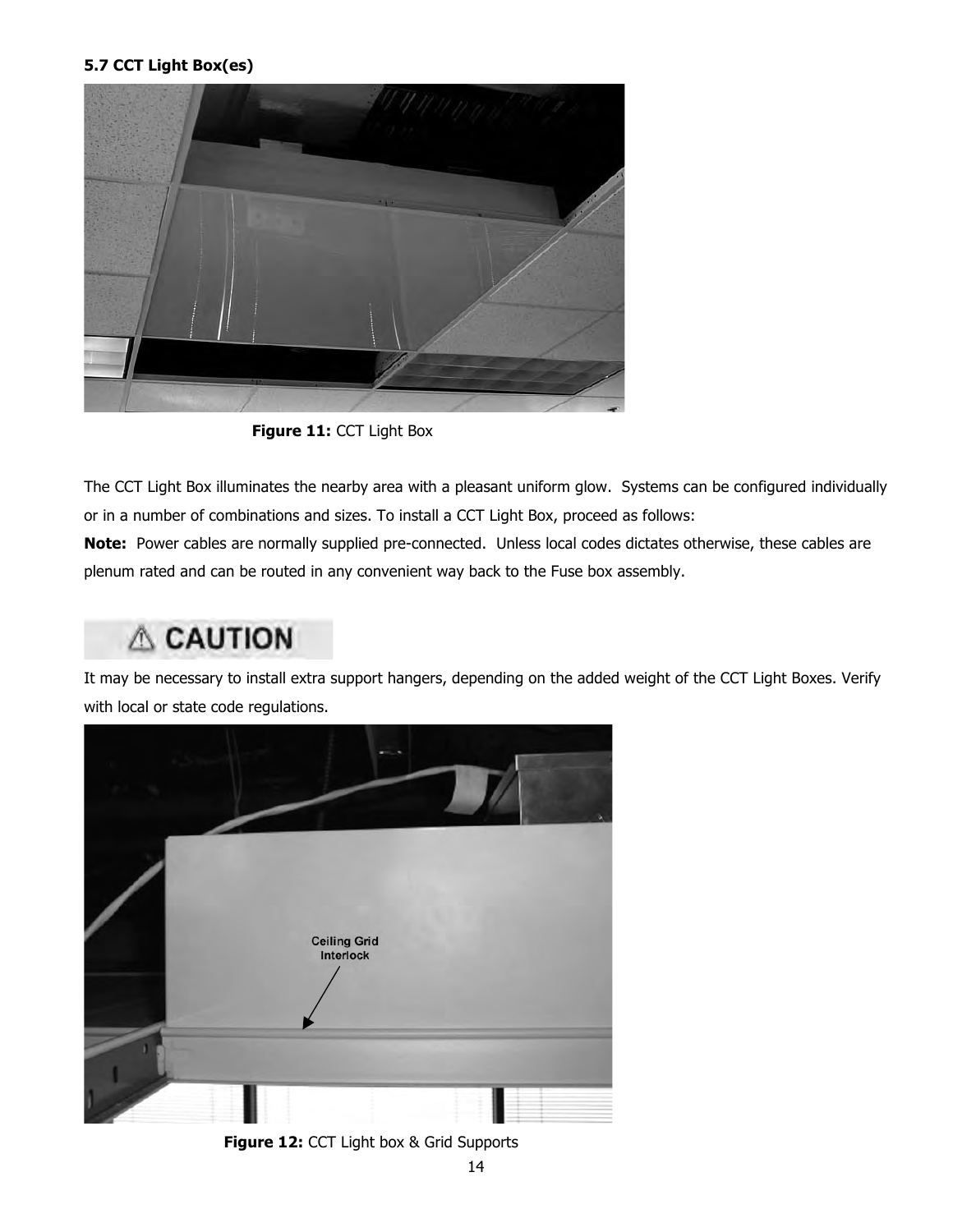Remove or move ceiling grid interlock for ease of installation.

- 1. Lift and tilt the CCT Light Box into place on the ceiling support rail. For larger boxes, two people may be required.
- 2. Slide the diffuser panel in place between the grid and the edge(s) of the CCT box(es). See figure 11.
	- Note: In some cases, it may be easier to 'drop' the diffuser panel in place first, then install the CCTs.
- 3. Replace the grid interlock as seen in figure 12 above.
- 4. Repeat steps one through three above for installation of any remaining CCT Light Boxes.



**Figure 13:** Top View CCT Light

#### **5.8 Interconnection Wiring & Installation**



**Figure 14:** Fuse Box Wiring **Figure 15:** Install Source Cable Wire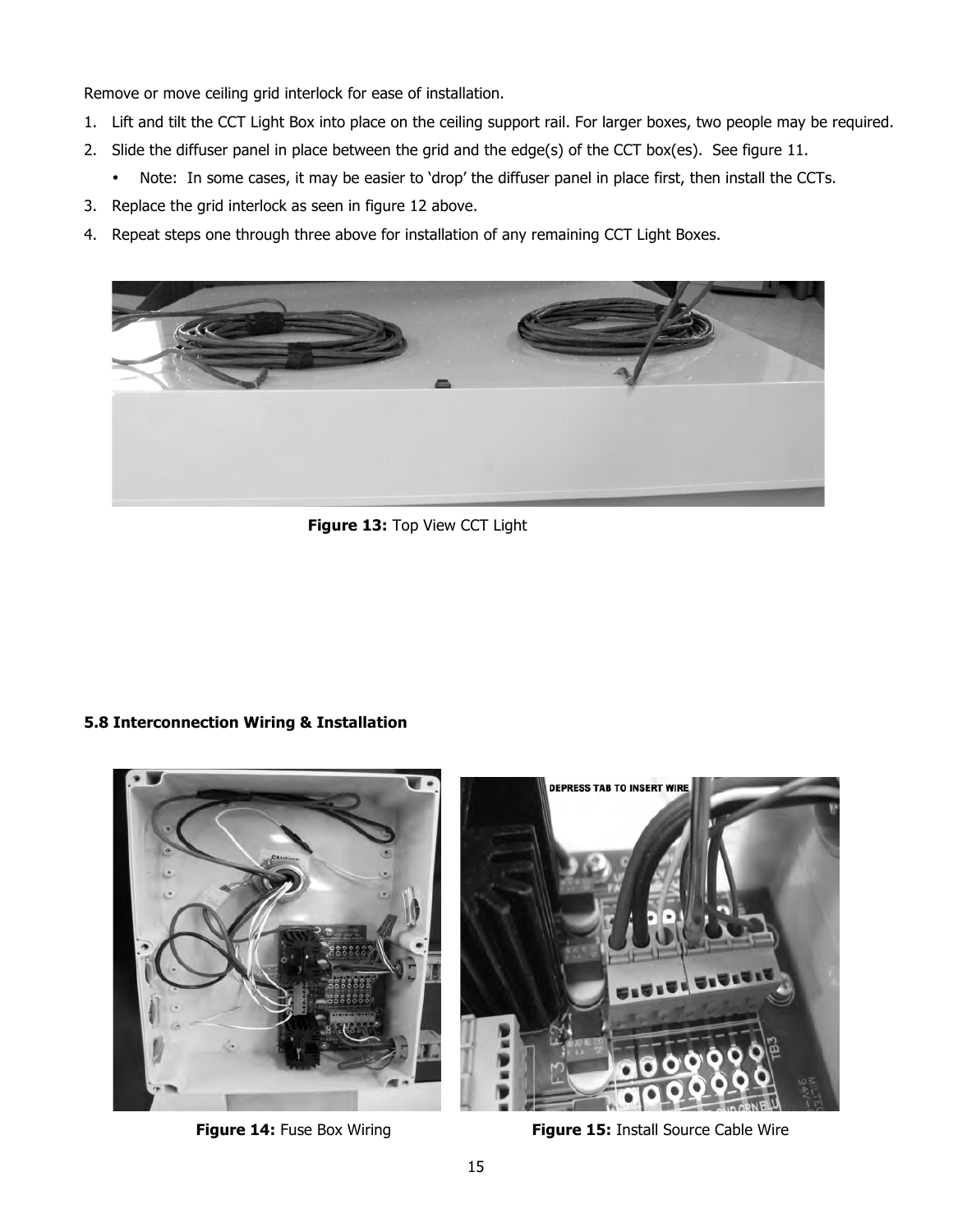- 1. Run the source cable over the ceiling grid and route as desired to the Distribution/Fuse Box
- 2. Strip cable jacket as needed and run wires into the Fuse Box as seen in figure 14. Choose the nearest terminal block that is adjacent to an installed fuse.
- 3. All wires to be connected should be stripped back about ¼".
- 4. The RED wire is connected to the +V terminal; the BLACK wire is connected to the COM (0V) terminal.
- 5. To install wire into the terminal block, take a small flat head screw driver and push down on the tab adjacent to the connection point. See figure 15
- 6. Insert end of wire and release the tab. Ensure that all loose wire strands are captured by the terminal block. Give the wire a slight 'tug' to be certain it is seated properly.
- 7. The color control wires are twisted pairs. Gather the wires from each pair that have black stripes, strip them and wire nut them to the green wire already installed in the "GND" position of each respective terminal block.
- 8. Now attach the red, green, and blue wires to their respective locations in each terminal block.
- 9. Continue in similar fashion until all the power cables are connected.

#### **5.9 Color Controller / Keypad Installation**

The Color Control Module should be located at a convenient location in the control room.

NOTE: THIS DEVICE IS NOT MRI-SAFE AND MUST NOT BE LOCATED INSIDE THE SHIELD ROOM!

The controller is typically mounted in a double gang switch box. All the wiring connecting to it is considered Class 2, power limited, so conduit or raceway methods may not be necessary. This unit requires an external power source – either from the RGB Driver assembly, or from an optional 16VAC 'bell' transformer (supplied separately).

- 1. Locate the desired mounting position for the Controller/Keypad.
- 2. If used, position the 16V transformer in a nearby concealed location, perhaps in the ceiling directly above the keypad.
- 3. If used, connect the transformer output with 18-2 PLTC cable (supplied separately) to the Controller terminals marked "ACIN".
- 4. Pull a run of CAT5e data cable (supplied) from the equipment room where the RGB Driver unit is located (when supplied with the system) to the Keypad/Controller location.
- 5. At the Keypad, connect the CAT5e wires as follows:
	- a. If the RGB Driver is supplied, connect the brown: brown/white wire pair to one of the "ACIN" terminals. If the optional 16V transformer is connected, cut the brown: brown/white pair short.
	- b. Gather the orange/white, green/white, and blue/white wires, strip, and connect them all to the terminal marked "COM".
	- c. Strip and connect the orange wire to "RED"; the green wire to "GRN", and the blue wire to "BLU".
- 6. At the RGB driver in the equipment room, route the CAT5e cable to the knockout located on the left side of the filter housing.
- 7. At the six position data signal terminal block, TB1, connect the CAT5e wires as follows:
	- a. Connect the brown: brown/white wire pair to terminal 5, +15V.
	- b. Gather the orange/white and green/white and blue/white wires together, strip, and attach to terminal 2, "COM"